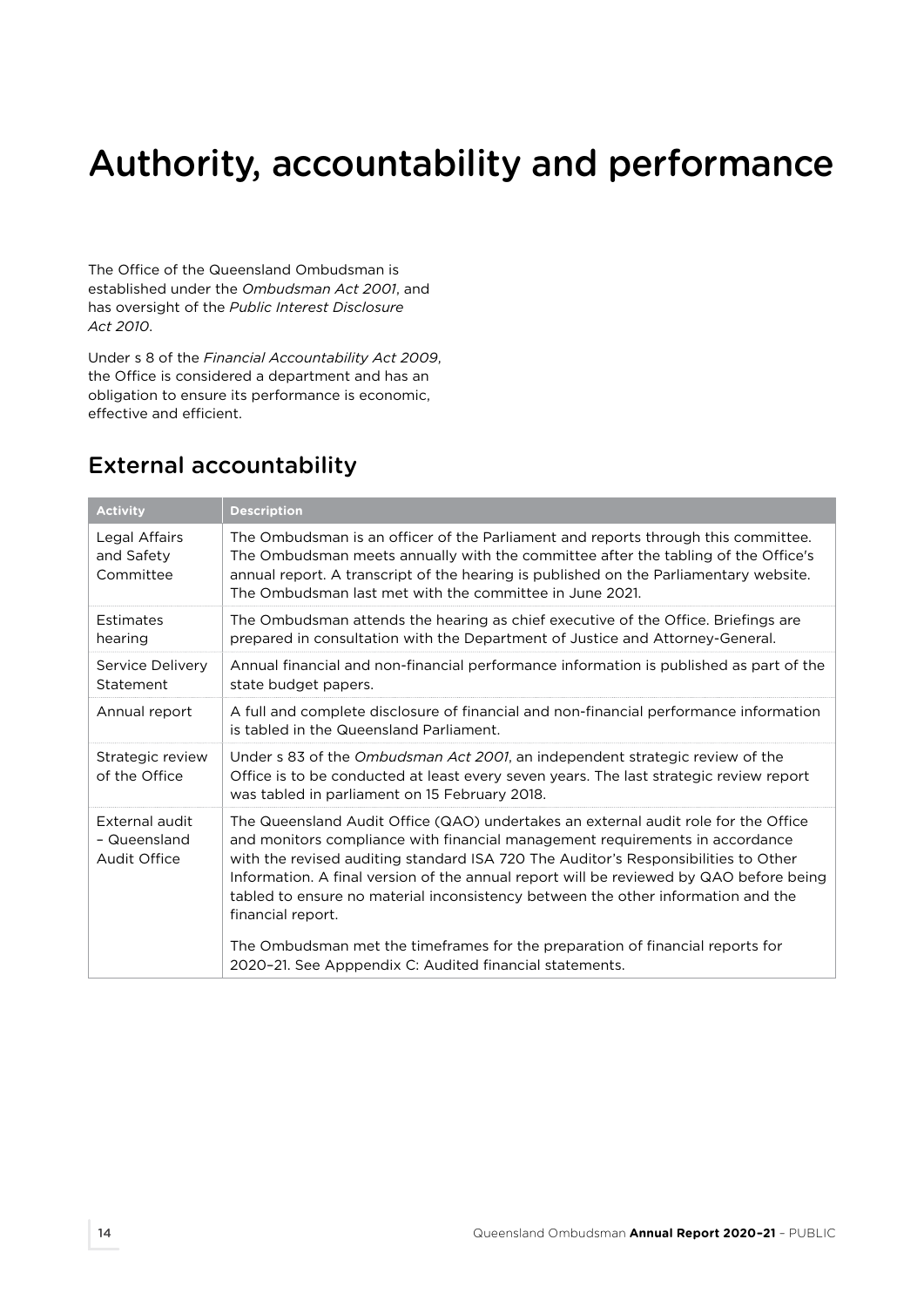# Organisational structure

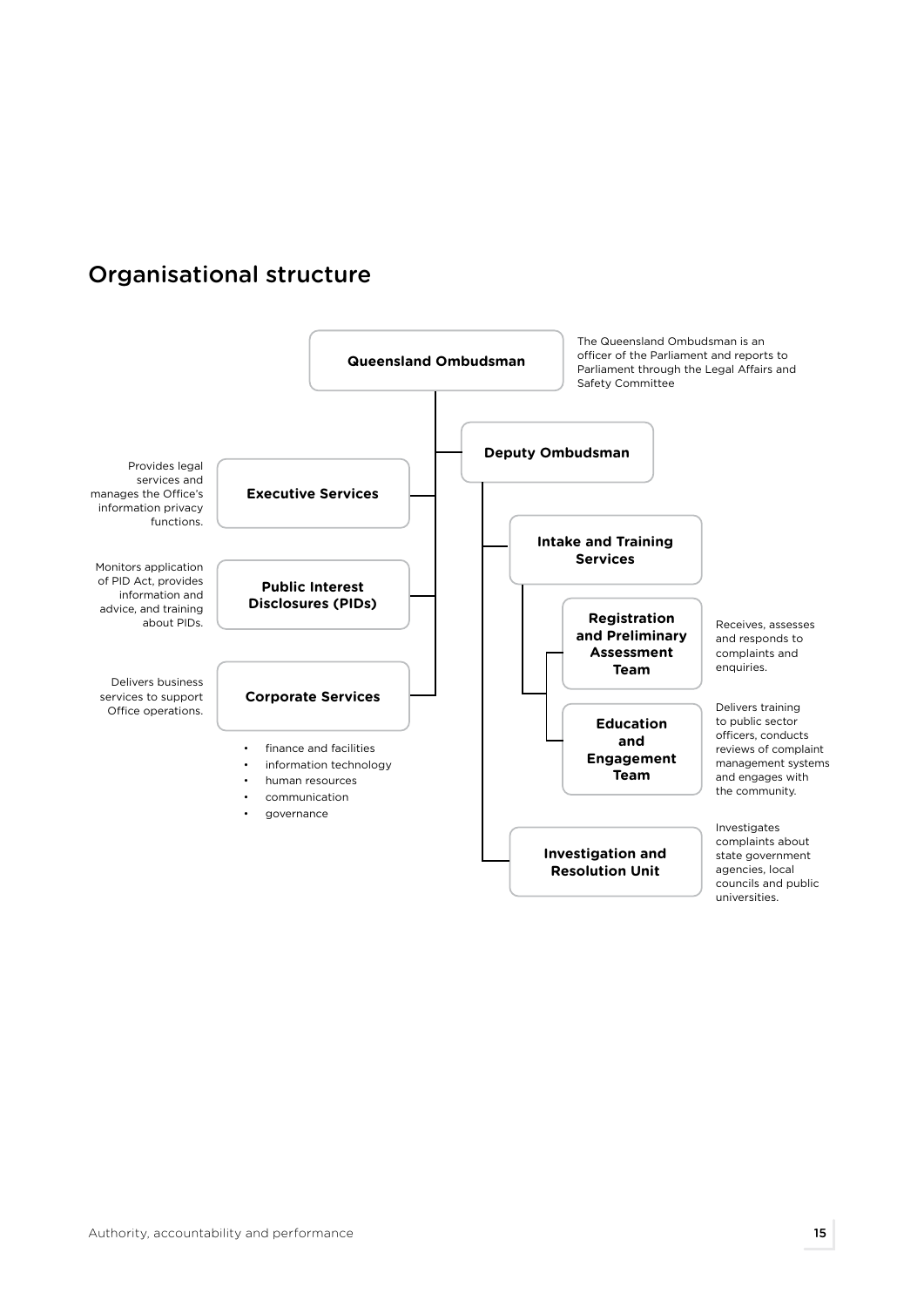# Internal accountability

During 2020–21, the Office operated under its Strategic Plan 2018–22, which frames the Office's strategic vision, purpose, objectives, key performance indicators, and identified strategic risk and opportunities. The Office's Operational Plan 2020–21 incorporated these performance indicators and aligned core business and special projects to responsible officers.

#### Governance structure

The corporate governance framework is the system by which the Office:

- meets statutory responsibilities, including legislative and other compliance obligations
- ensures outcomes contribute to public value
- delivers better service and improves performance
- balances risk management and service delivery.

In 2020–21, the Ombudsman revised the Office's governance arrangements. The Office moved from a single internal oversight committee, the Ombudsman Management Group, to a twotiered structure made up of a small Executive Leadership Team and a larger group, the Senior Management Team.

#### **Executive Leadership Team (ELT)**

The ELT monitors strategic direction, budget, performance and strategic and operational risks. Membership is: Ombudsman, Deputy Ombudsman and Director, Corporate Services. This group usually meets fortnightly.

#### **Senior Management Team (SMT)**

The SMT is a cross-organisational oversight group that advises the ELT on strategic direction and priorities, monitors operational performance and risk, and significant activity. This group usually meets quarterly and is also convened for special purposes, such as strategic and operational planning and risk management.

The SMT comprises:

- Ombudsman (Chair)
- Deputy Ombudsman
- Director, Corporate Services
- Assistant Ombudsman, Intake and Training Services
- Assistant Ombudsman, Investigation and Resolution Unit (local government)
- Assistant Ombudsman, Investigation and Resolution Unit (state government)
- Manager, Registration and Preliminary Assessment Team
- Principal Advisor, Public Interest Disclosures
- Manager, Education and Engagement Team
- General Counsel
- Principal Officer, Information Services
- Chief Financial Officer
- Communication Officer.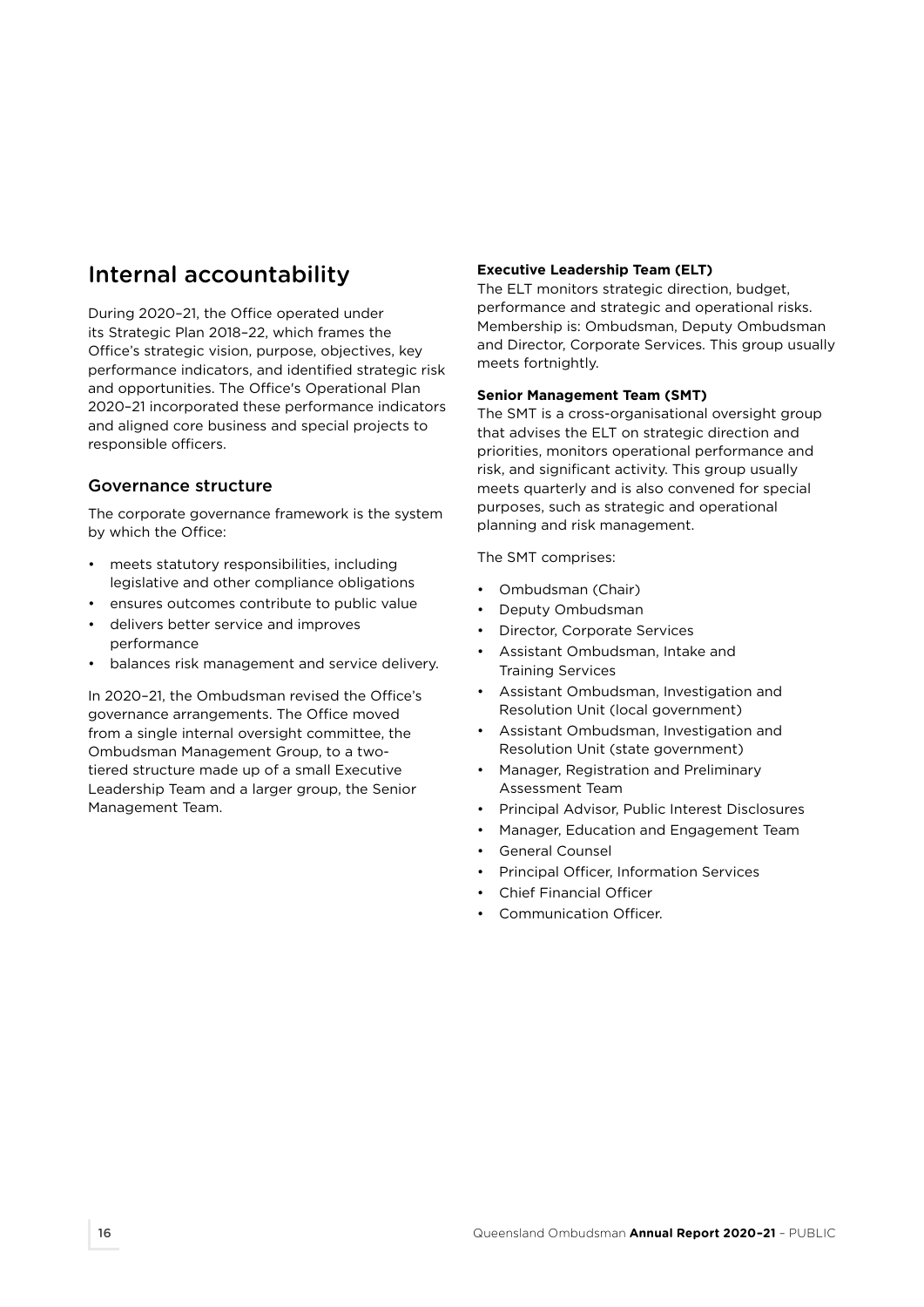# ELT members

#### Anthony Reilly

Ombudsman

Mr Reilly commenced duties as Queensland Ombudsman on 10 July 2020.

He is an experienced lawyer and public administrator. Prior to his current appointment, He served as CEO of Legal Aid Queensland, leading the delivery of legal services to financially disadvantaged people across Queensland. He has also held key leadership roles in a number of government departments and agencies, including Queensland Health, Department of the Premier and Cabinet and the Public Safety Business Agency. As a lawyer, Mr Reilly worked in community legal centres such as the Refugee and Immigration Legal Service and Basic Rights Queensland. Mr Reilly holds Bachelor of Arts, Bachelor of Laws and a Master of Business Administration. He is admitted as a solicitor.

#### Angela Pyke Deputy Ombudsman

Ms Pyke joined the Office in August 2018 as Deputy Ombudsman.

Before being appointed Deputy Ombudsman, she was Director of Financial Investigations with the Crime and Corruption Commission. Her career in the public sector spans more than 20 years. She commenced work in the Department of Primary Industries before undertaking roles in law enforcement as a financial investigator, working for the Queensland Crime Commission, and the Australian Crime Commission. Ms Pyke holds a Bachelor of Commerce, majoring in Accounting. She is a Certified Practising Accountant and a Graduate of the Australian Institute of Company Directors.

### Leanne Robertson

Director, Corporate Services

Ms Robertson has more than 30 years' experience in the Queensland public sector, across a range of agencies. In previous work for the Office, she managed the Public Interest Disclosure Act oversight role and undertook senior roles in communication, research and governance. Ms Robertson holds a Bachelor of Business, a Graduate Diploma in Business Administration and a Graduate Certificate in Professional Legal Studies.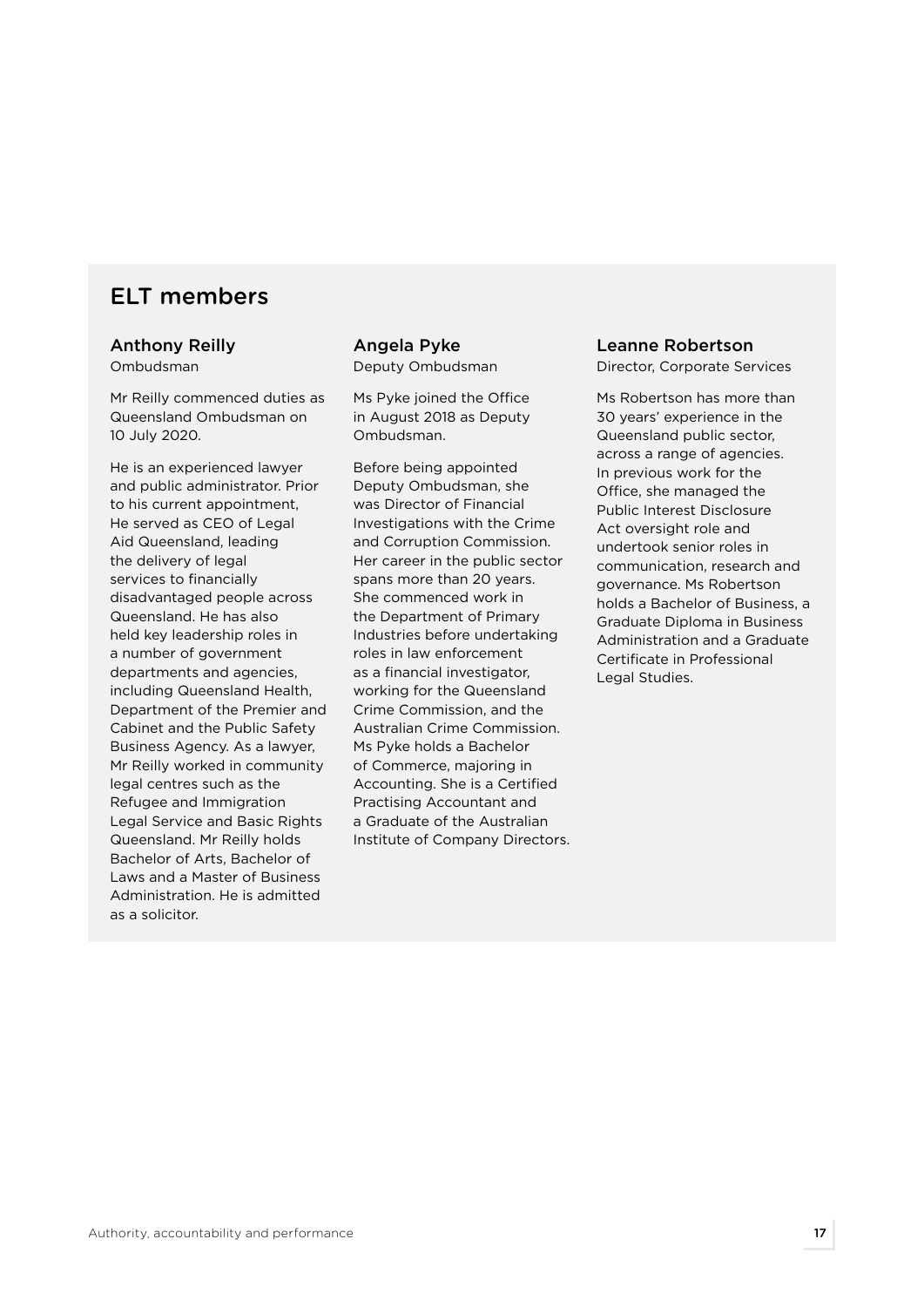#### Audit Committee

The Audit Committee provided independent assurance and assistance to the Ombudsman on the risk, control and compliance frameworks and external accountability and responsibilities as prescribed in the *Financial Accountability Act 2009*  and the Financial Accountability Regulation 2019.

In 2020–21, the committee oversaw the audits of the Office's recruitment and selection processes, and records management. The committee also oversaw the implementation of the recommendations of the audit of the risk management framework.

No audit recommendations were received from the Queensland Audit Office (QAO) during the year, however, the QAO was represented at each meeting and provided information on issues to help improve practices.

The committee, which met five times in 2020–21, complied with the terms of its charter and had due regard to the Queensland Treasury Audit Committee Guidelines and overviewed the finalisation of the annual financial statements of the Office.

At 30 June 2021, the committee comprised two independent external members and an internal member:

- Ms Terry Campbell, Chair and External Member
- Mr Mark Nix, External Member
- Ms Angela Pyke, Deputy Ombudsman.

Only external members are eligible to receive payment. In 2020–21, Ms Campbell was paid \$3,380 and Mr Nix was paid \$1,200.

#### Internal audit

The purpose of the Office's internal audit function is to provide independent, objective assurance and consulting services to add value and improve operations.

In 2020–21, internal audit delivered two reports:

- a review of the recruitment and selection processes
- a review of records management.

During the year, the Office's Head of Internal Audit resigned. The Ombudsman is working with the Audit Committee to establish a new contract arrangement for audit services in 2021–22.

#### Risk management

The Office's risk management framework was informed by its Strategic Plan 2018–22, which guided the identification and mitigation of risk.

In 2019–20, the Office undertook an internal audit of its risk management framework and most of the recommendations were implemented in 2020–21.

The reviewed risk management framework comprises an updated policy and procedures and risk appetite, as well as team-specific and officewide risk management.

These elements provide the core structure for identifying, treating and monitoring risk through the ELT and SMT, with additional oversight from the Audit Committee.

The Office will continue to develop the Office's risk management maturity in 2021–22.

#### Business continuity risk management

The Office continued to deliver services with minimal disruption from the COVID-19 pandemic. Lessons learned from the activation of the Office's Business Continuity Plan in 2019–20 meant the disruptions related to lockdowns and movement restrictions did not significantly impact the Office's work.

#### Actions to further the objects of the *Human Right Act 2019* (HR Act)

The Office undertook a number of activities to implement the HR Act. Many of these were ongoing in 2020–21 including:

- referral arrangements between this Office and the Queensland Human Rights Commission (QHRC), with Mr Scott McDougall, Human Rights Commissioner
- new officers completed the QHRC's online training 'Public entities and the Queensland *Human Rights Act 2019'*, and an internal training session on the rights protected under the Act
- further training for decision-makers within the Office.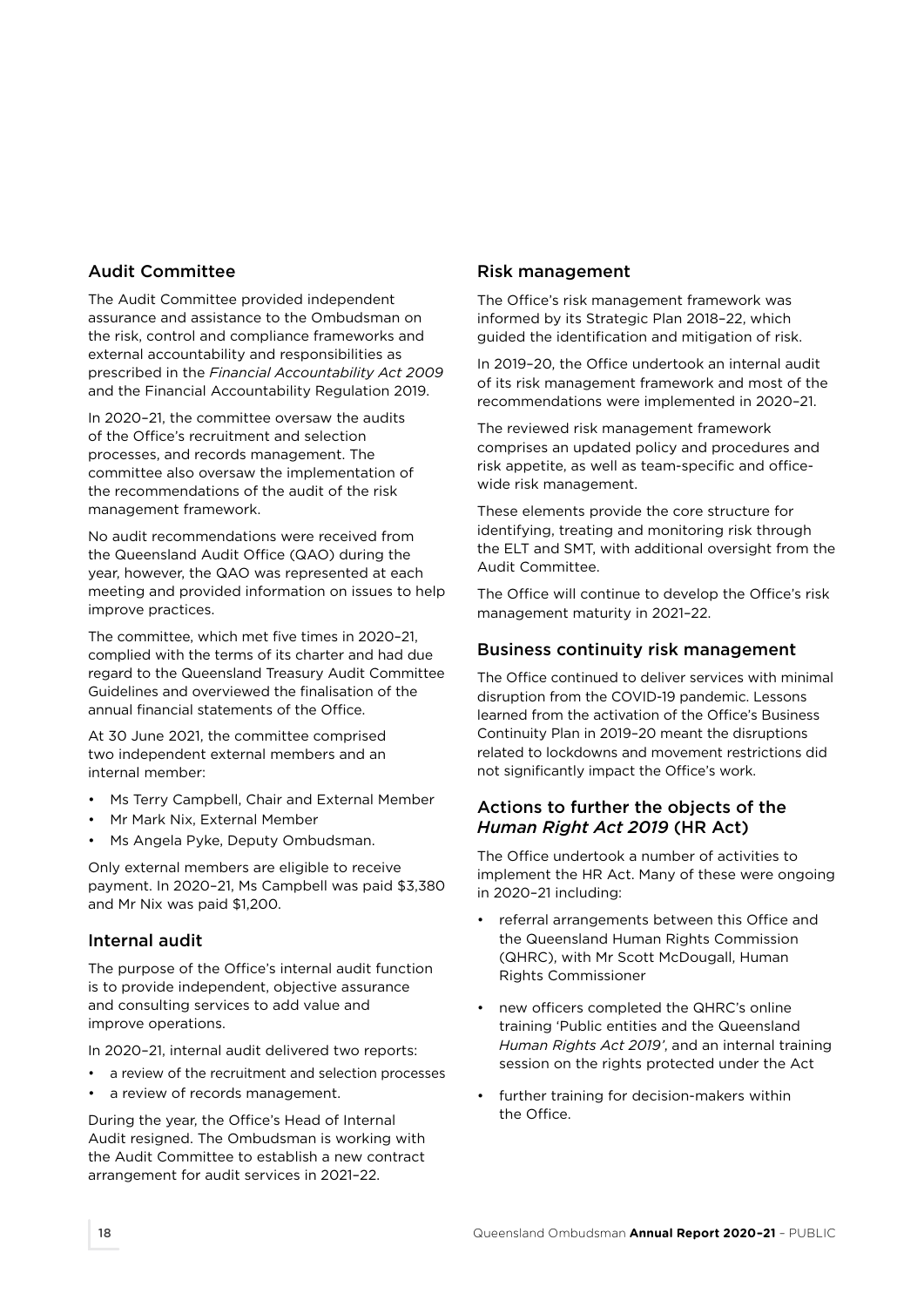# Workforce policy and performance

#### **Workforce**

The Office's ELT and SMT reviewed workforce requirements as part of the planning process. Key drivers of workforce planning included protecting health, safety and wellbeing, attracting and retaining suitably skilled officers, and developing skills to support delivery of the Office's services.

Ombudsman officers are employed under the *Ombudsman Act 2001*. The terms and conditions of officers are set by the Governor-in-Council and are generally aligned to public service standards.

As of the last payroll of 2020–21, 59 officers were employed on a full-time, part-time, or casual basis, equating to 54.2 full-time equivalent (FTE) positions.

Women held 67% of senior roles, and made up two-thirds of officers overall. The Office's equal employment opportunity census showed 14% of officers identified as having a disability and 6% identified as having a language other than English as their first language. No officers identified as Aboriginal or Torres Strait Islander.

Officers are encouraged to find an appropriate work-life balance. During the year, the Office continued to offer flexible working options including accessing accrued time, leave, working part-time, job sharing, telecommuting and purchased leave arrangements, study arrangements, and a widened spread of working hours to accommodate changes resulting from COVID-19. The Office also provides facilities for nursing parents.

In 2020–21, each officer took an average of 8 days of unplanned leave, of which 7.6 days were recorded as sick leave. The Office's permanent separation rate was 13% (8 permanent separations). No early retirement, redundancy or retrenchment packages were paid during the reporting period.

Officer engagement is measured by participating in the Working for Queensland survey. The last survey was in 2019 as it was undertaken biennially. However, the Office will participate annually commencing in 2021.

#### Health and safety

The Workplace Health and Safety Committee continued to oversee general workplace health, safety and wellbeing, and also provided support as officers moved to a remote work model and returned to the Office.

The Office also provided free flu vaccines, workstation ergonomic assessments and access to a free Employee Assistance Program.

#### Code of Conduct

The Office's Code of Conduct guides its officers on appropriate ethical standards for work-related behaviour.

The code is based on the ethical principles and values contained in the *Public Sector Ethics Act 1994* (the PSE Act) and was developed in consultation with the officers. All officers are subject to the code and any relevant policies including the Office's Service Delivery Charter, Prevention and management of fraud and corruption control plan, Discipline policy, and Public Interest Disclosure policy.

The Office undertakes a number of practices to promote ethical conduct including:

- pre-employment screening
- discussing the code and relevant policies with new officers
- requiring officers to complete a comprehensive independence declaration and identify any potential conflicts of interest
- requiring refresher courses in public sector ethics and the Office's Code of Conduct, and ethical decision-making
- having regard to the code and relevant documents in the preparation of administrative procedures and planning.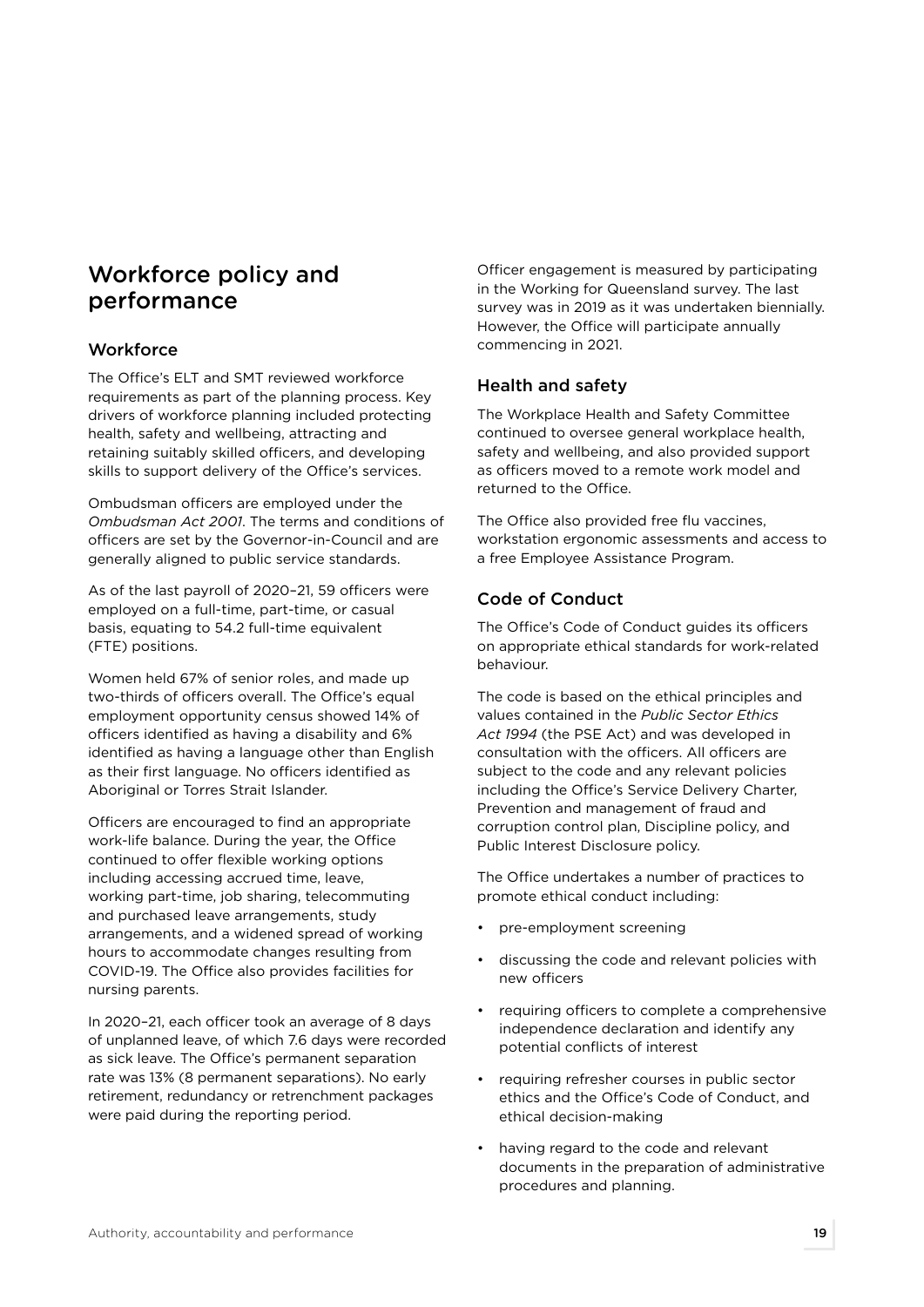#### Values

The Office's values of 'integrity', 'impartiality', and 'diligence' are communicated as part of the Strategic Plan 2018-22. These values are reflected in staff induction, the development of policies and procedures, and staff development.

#### **Capability**

Providing learning and development opportunities is significant to workforce satisfaction and to service delivery.

New officers undertook mandatory training and were provided information regarding health and safety, code of conduct, achievement planning, discipline, entitlements, and business processes.

The Office's capability development program in 2020–21 provided a schedule of training and development skills including leadership, technical, and health and wellbeing.

The Ombudsman's annual awards program acknowledged excellence for a person or team for upholding the Office's values of impartiality diligence, and integrity. There were also a number of long service awards received ranging from 5 to 15 years of service.

#### Industrial relations

The Office operates under the Office of the Queensland Ombudsman Certified Agreement 2019, with an operative date of 27 July 2020.

# Information systems and recordkeeping

The Office is committed to creating full and accurate records. The *Public Records Act 2002* informed the Office's Records management policy and procedures and recordkeeping manual. Records are retained and disposed of in line with the appropriate retention and disposal requirements and legislation.

All officers receive records management induction on commencement. Corporate records are managed in an electronic document and records management system (eDOCS) and complaint/ investigation records are managed in a complaints management system (Resolve).

In 2020–21, the Office continued to improve record and information management by:

- undertaking an internal audit of records management resulting in a number of recommendations which have been identified as priority projects for 2021–22
- digitising processes such as making digital signatures the standard procedure, using digital forms for training feedback, and ensuring records that are born digital are not printed unless necessary
- using Archives Gateway to see the catalogue of Office records at Queensland State Archives, initiate transfer proposals, retrieve files, and create reading room requests.

This year, the Office continued to develop information technology and management systems to support service delivery including:

- supporting the entire workforce to be capable of remote work
- improved security of business systems and remote connections
- enhanced facilities to better deliver online training and online meetings
- installation of secure wi-fi.